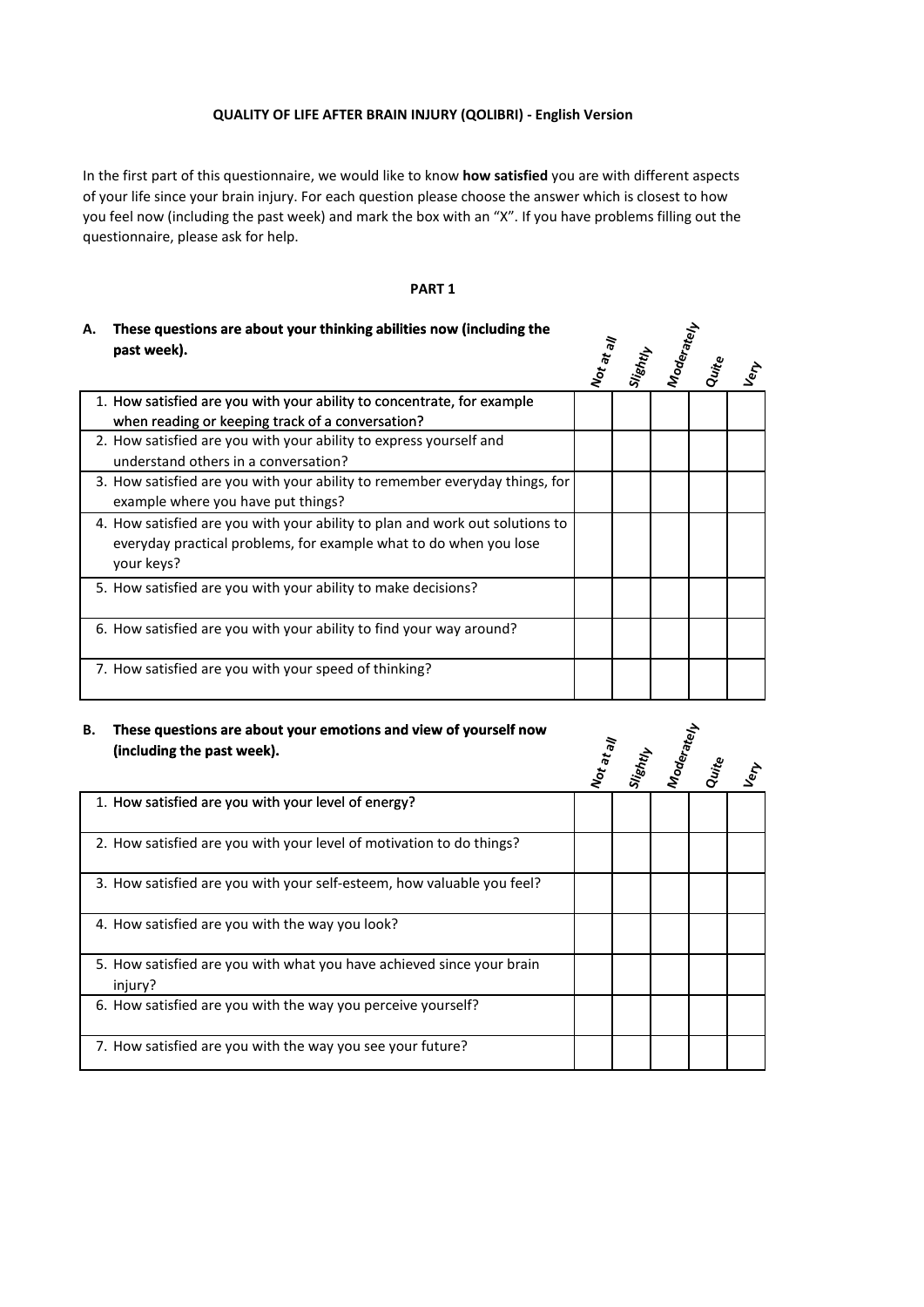**C. These questions are about your independence and how you function in daily life now (including the past week).**

| These questions are about your independence and now you runction<br>in daily life now (including the past week).            |            |                 |  |                     |      |  |
|-----------------------------------------------------------------------------------------------------------------------------|------------|-----------------|--|---------------------|------|--|
|                                                                                                                             | Not at all | <b>Slightly</b> |  | Moderately<br>Quite | Lery |  |
| 1. How satisfied are you with the extent of your independence from<br>others?                                               |            |                 |  |                     |      |  |
| 2. How satisfied are you with your ability to get out and about?                                                            |            |                 |  |                     |      |  |
| 3. How satisfied are you with your ability to carry out domestic activities,<br>for example cooking or repairing things?    |            |                 |  |                     |      |  |
| 4. How satisfied are you with your ability to run your personal finances?                                                   |            |                 |  |                     |      |  |
| 5. How satisfied are you with your participation in work or education?                                                      |            |                 |  |                     |      |  |
| 6. How satisfied are you with your participation in social and leisure<br>activities, for example sports, hobbies, parties? |            |                 |  |                     |      |  |
| 7. How satisfied are you with the extent to which you are in charge of your<br>own life?                                    |            |                 |  |                     |      |  |

## **These questions are about your social relationships now (including the D. past week)**

| rnese gaestions are about your social relationships now (including the<br>past week)                                       | Si <sub>lshtly</sub><br>Moderately<br>Quite |  |  |  |            |  |
|----------------------------------------------------------------------------------------------------------------------------|---------------------------------------------|--|--|--|------------|--|
|                                                                                                                            | Not at all                                  |  |  |  | <b>Let</b> |  |
| 1. How satisfied are you with your ability to feel affection towards others,<br>for example your partner, family, friends? |                                             |  |  |  |            |  |
| 2. How satisfied are you with your relationships with members of your<br>family?                                           |                                             |  |  |  |            |  |
| 3. How satisfied are you with your relationships with your friends?                                                        |                                             |  |  |  |            |  |
| 4. How satisfied are you with your relationship with a partner or with not<br>having a partner?                            |                                             |  |  |  |            |  |
| 5. How satisfied are you with your sex life?                                                                               |                                             |  |  |  |            |  |
| 6. How satisfied are you with the attitudes of other people towards you?                                                   |                                             |  |  |  |            |  |